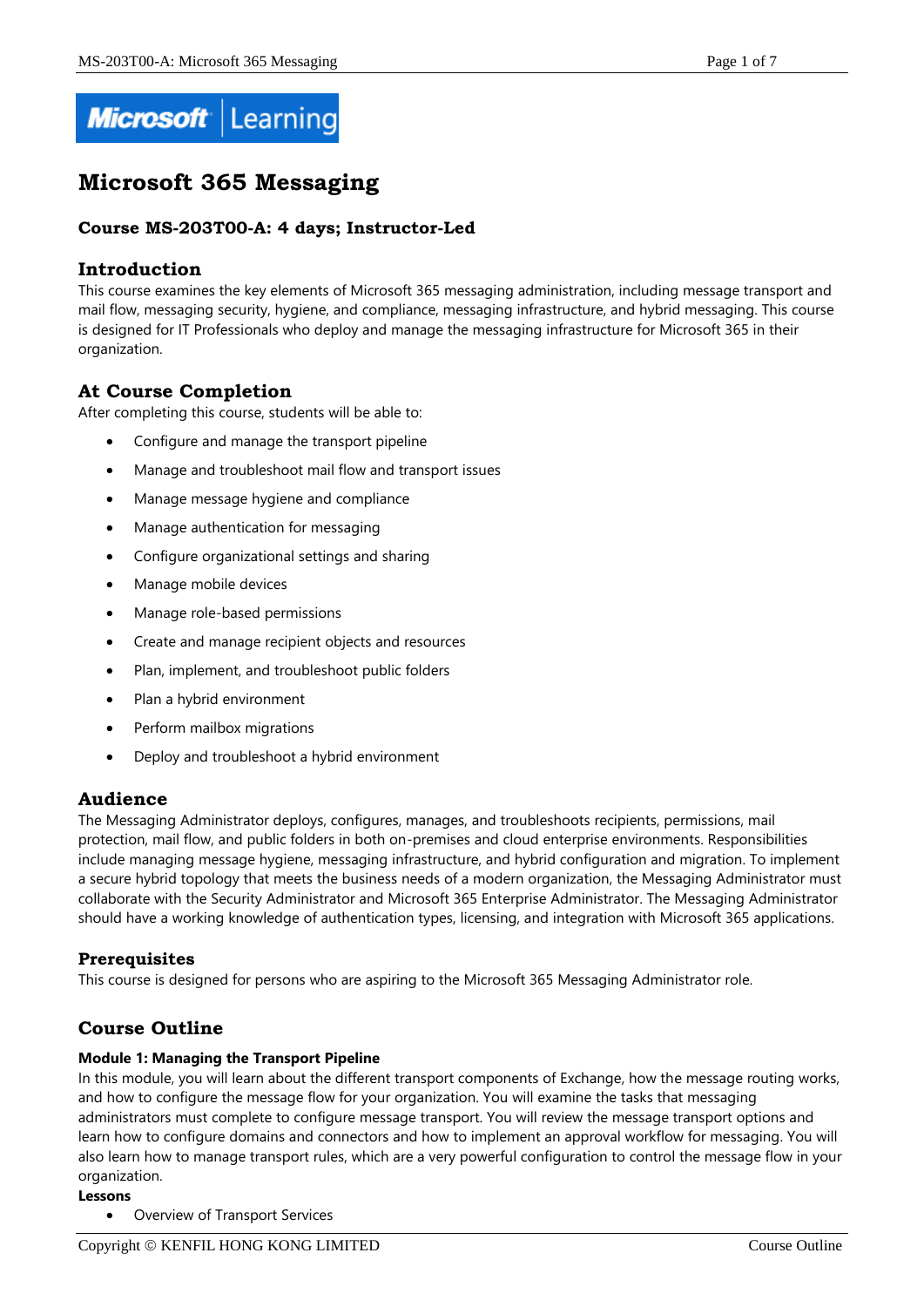- Configuring Message Transport
- Managing Transport Rules

## **Lab : Configure Message Transport**

Create Connectors

After completing this module, students will be able to:

- Describe the transport components of Exchange
- Plan an effective message routing for your organization
- Modify message flow for your organization
- Describe which transport agents exist and what they do
- Configure the different transport options
- Plan and set up domains for your organizations
- Understand how receive and send connectors work
- Describe how message moderation for different recipients work
- Understand what transport rules are
- Describe how transport rules are working
- Configure custom transport rules
- Describe how transport rules can be used for data loss prevention

#### **Module 2: Managing and Troubleshooting Mail Flow**

In this module, you will examine the components of mail flow, and you will learn how to manage your mail flow, which is a crucial task for every Exchange administrator. You will study the differences between managing mail flow in Exchange Online, Exchange Server, and Exchange Hybrid deployments. From managing mail flow, you will transition to troubleshooting mail flow issues such as emails not being routed correctly in or outside your organization, or when secure connections cannot be established successfully. Yo will learn about the tools Microsoft provides to help you find the root cause of your issues and fix your mail flow. You will then transition from troubleshooting mail flow to troubleshooting transport issues, such as network-based issues, connector and agent issues, and architectural issues, as well as how to troubleshoot in coexistence. Finally, you will learn how to check event, protocol, and tracking logs when all troubleshooting for service availability and message transport has finished and an issue still persists, or if you must find historical data about issues in the past,

#### **Lessons**

- Managing Mail Flow
- Troubleshooting Mail Flow
- Troubleshooting Transport Issues
- Troubleshooting with Logs

## **Lab : Conditional Mail Routing**

Create Mail Flow Rules

After completing this module, students will be able to:

- Manage mail flow in organizations
- Understand mail flow for Exchange Servers
- Manage mail flow for Exchange Online
- Describe and manage mail flow in hybrid environments
- Understand how to troubleshoot SMTP mail flow issues
- Describe how to troubleshoot issues with a shared namespace
- Describe how to troubleshoot encryption issues with TLS
- Perform troubleshooting for network-based issues
- Describe troubleshooting procedures for connector and agent issues
- Plan troubleshooting for architectural issues
- Understand how to perform troubleshooting in coexistence
- Create searches for the message tracking log
- Describe how to troubleshoot using the protocol logs
- Understand how to work with the event logging for Exchange

## **Module 3: Managing Message Hygiene**

In this module, you will learn about Microsoft Exchange Online Protection (EOP) features and functionality. You will also learn how to plan messaging routing for this service, which provides anti-malware and anti-spam policies that protect your organization against spam and malware and safeguards your organization from messaging-policy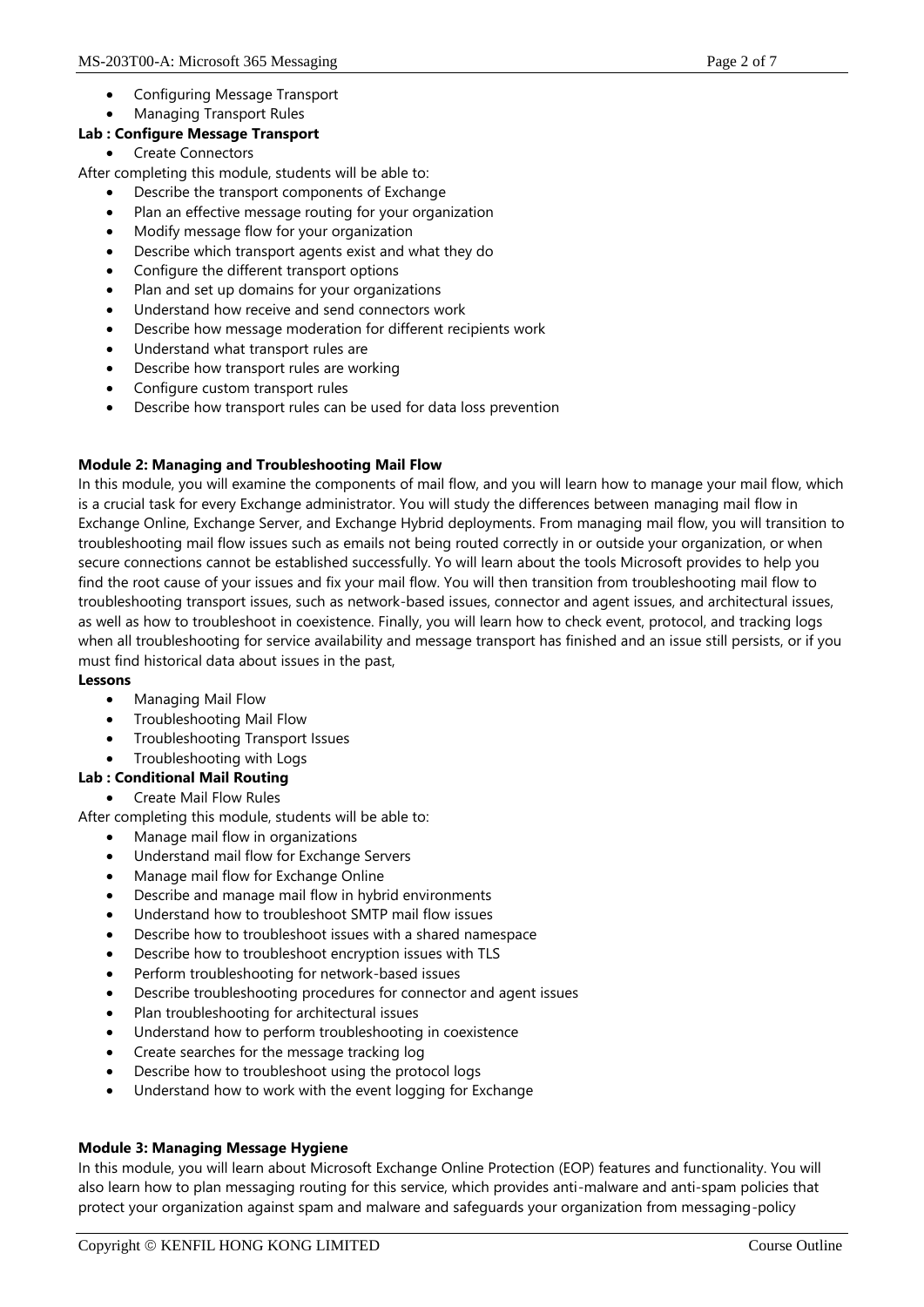violations. You will then review the anti-malware and anti-spam protection that Exchange Server and Online Protection provide, and you will learn how to configure SPAM and malware filters, policies, and settings to provide protection for your users. You will conclude the module by examining Advanced Threat Protection (ATP) and how it extends the protection provided by EOP by filtering targeted attacks that could pass through EOP's line of defenses, including advanced threats such as zero-day attacks in email attachments and Office documents and time-of-click protection against malicious URLs. You will learn how Microsoft 365 ATP protects users from advanced threats through features such as safe attachments and safe links, and how it generates reports which provide administrators with insight into attacks targeting their tenants through email.

## **Lessons**

- Planning for Message Hygiene
- Managing Anti-Malware and Anti-Spam Policies
- Managing Advanced Threat Protection

#### **Lab : Managing Messaging Hygiene**

Create Hygiene Filters

After completing this module, students will be able to:

- Explain the use and features of Exchange Online Protection
- Plan message routing for Exchange Online Protection
- Investigate the available EOP reports and logs
- Understand the different message header fields relevant for spam and spoofing protection
- Configure anti-spam and anti-malware filters in Exchange Server
- Using additional features for outbound spam filtering and quarantine
- Implementing protection features against phishing and spoofing
- Create transport rules for custom requirements
- Describe the features of Advanced Threat Protection
- Describe the protection provided by Safe Attachment and Safe Links policies
- Understand the spoof intelligence features
- Know how ATP anti-phishing policies work

#### **Module 4: Managing Compliance**

This module begins by describing the different compliance features in the Security & Compliance Center (SCC) that messaging administrators can use to comply with legal and regulatory requirements. This module supports compliance in Exchange by examining the compliance features available in the Exchange Admin Center for Exchange Server and hybrid deployments. Because of the complex retention requirements of modern messaging environments, this module focuses on how archiving is performed with Exchange so that you can provide an efficient and compliant environment to your users. You will also examine how additional archive storage is provided to your users, how messages are automatically processed and archived, and how audit logging in Exchange that provides information about administrator, delegate, and user actions in user mailboxes and your Exchange organization. Finally, because organizations must adhere to legal discovery requirements (related to organizational policy, compliance, or lawsuits), you will examine how eDiscovery for Microsoft Exchange can help you perform discovery searches for relevant content within mailboxes.

#### **Lessons**

- Messaging Compliance in the SCC
- Messaging Compliance in Exchange
- Managing Exchange Online Archiving and Auditing
- Managing Content Search

After completing this module, students will be able to:

- Describe different policy and compliance features for messaging
- Evaluate the different roles in the Security & Compliance Center
- Plan retention policies for Exchange Online mailboxes
- Configure data loss prevention (DLP) policies for data in Microsoft 365
- Create message traces to understand the mail flow in your Exchange Online organization
- Describe litigation and in-place holds in Exchange Server
- Plan retention and deletion with Message Records Management (MRM)
- Protect your mail flow with data loss prevention policies in Exchange Server
- Investigate the message tracking log in your Exchange organization
- Describe what in-place archiving is and how it works
- Understand the differences between journaling and archiving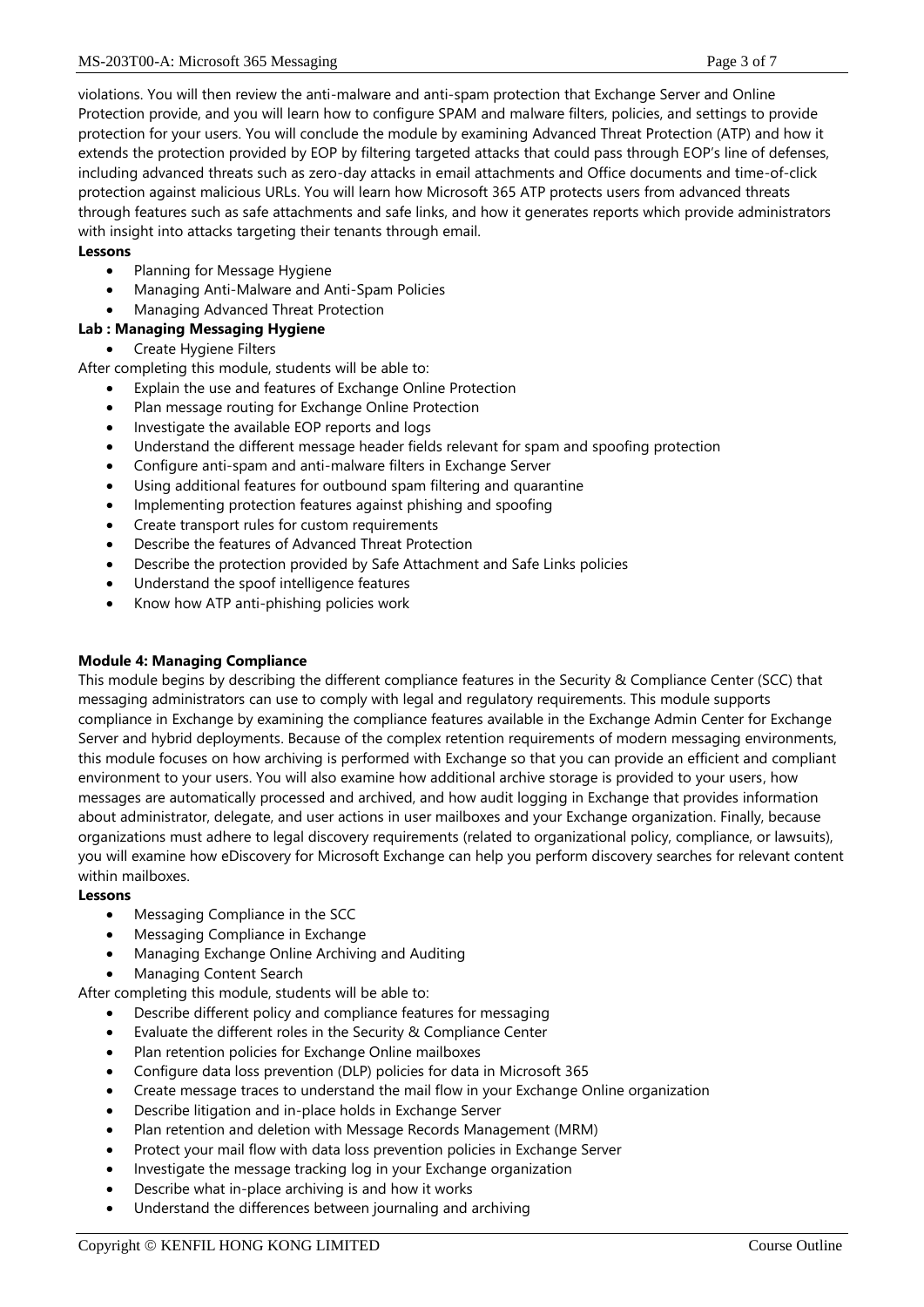- Know what the mailbox and administrator audit logs are used for
- Understand content searches to search for messages in your organization
- Describe eDiscovery cases and in-place eDiscovery for Exchange
- Manage Advanced eDiscovery cases in the Security & Compliance Center

## **Module 5: Managing Organizational Settings**

This module begins with an examination on how to manage authentication for messaging. This module focuses on how to ensure that user accounts are well protected and secure, and how to deploy multiple security features that do not introduce unnecessary complexity in users' everyday work, which can result in lower business productivity and new security risks. You will then transition from messaging authentication to organizational settings, where you will learn how to configure settings that apply to the entire organization or to many users in the organization. Finally, you will examine how to configure organizational sharing.

#### **Lessons**

- Managing Authentication for Messaging
- Configuring Organizational Settings
- Configuring Organizational Sharing

After completing this module, students will be able to:

- Configure password policy options
- Configure self-service password management
- Implement multi-factor authentication
- Plan password policies
- Configure workload policies and throttling
- Configure quota configurations
- Configure Exchange Server and Skype for Business integration
- Deploy Office 365 add-ins
- Provide an overview of Exchange federated delegation sharing features
- Describe federated sharing components
- Explain considerations for designing and implementing federation trusts and certificates
- Implement organization relationships
- Implement sharing policies

#### **Module 6: Managing Mobile Devices**

In this module, you will begin by examining Mobile Device Management in Microsoft 365, as well as how Exchange ActiveSync and mobile device mailbox policies support this effort. You will then examine how to manage and troubleshoot mobile device access. This module then examines how to configure both access and infrastructure for mobile devices, understanding the implications of mobile device remote wipe, and learning about alternative methods for mobile device management.

#### **Lessons**

- Mobile Device Mailbox Policies
- Managing Mobile Device Access

#### **Lab : Implement ActiveSync**

- Implement Active Sync for single and multiple mailboxes
- After completing this module, students will be able to:
	- Describe how Exchange ActiveSync works
	- Configure mobile device mailbox policies
	- Understand Mobile Device Management in Microsoft 365
	- Configure access for mobile devices
	- Understand components of mobile device infrastructure
	- Tell how a mobile device remote wipe works
	- Describe alternatives for mobile device management
	- Troubleshoot mobile device access

## **Module 7: Managing Role-Based Permissions**

This module examines how messaging administrators manage role-based permissions, which is an essential task for any messaging administrator. Since Exchange Server and Exchange Online both use the Role Based Access Control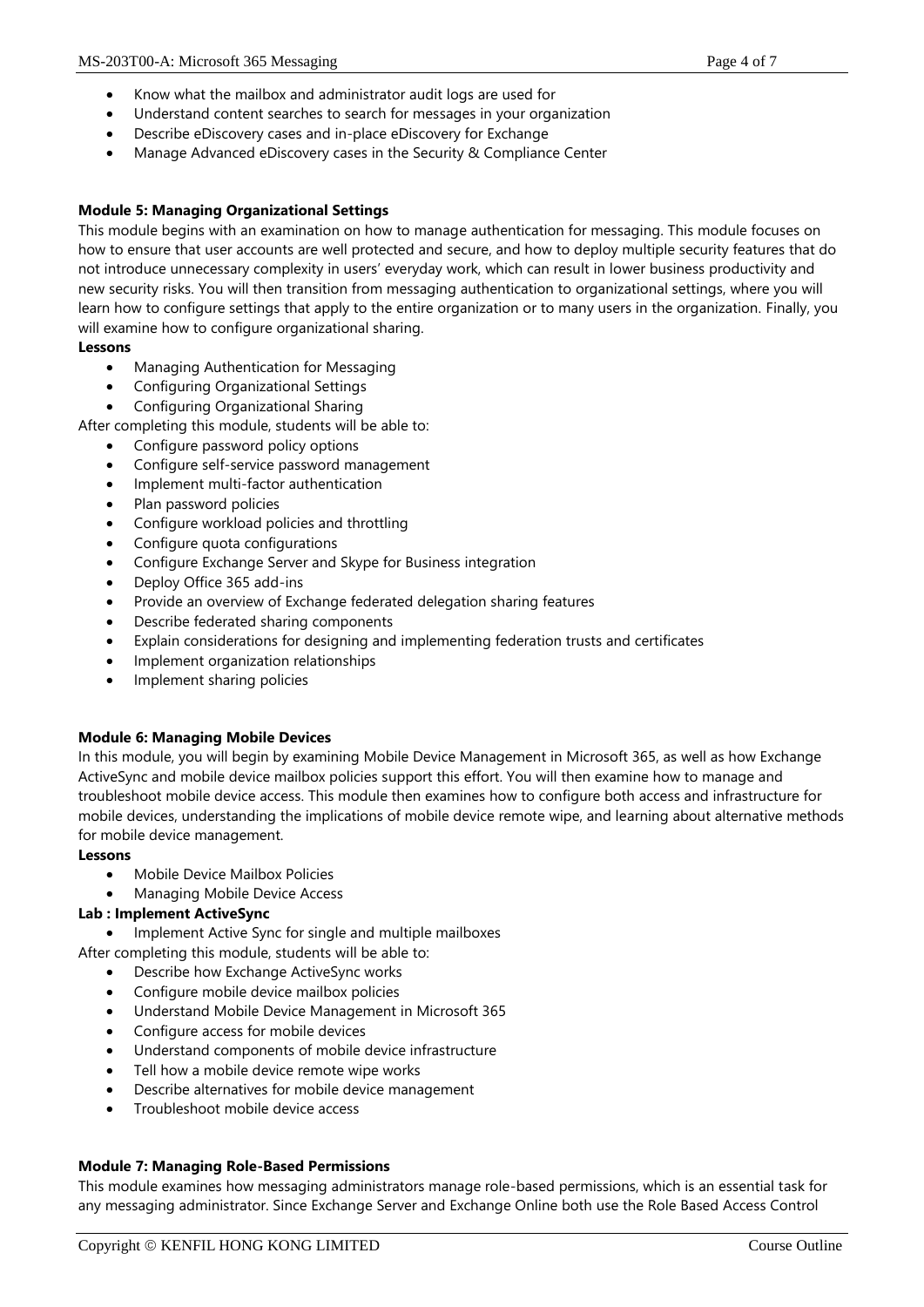(RBAC) permission model, this module examines the basics of RBAC management. The module concludes by examining how a messaging administrator must plan and configure permissions carefully so as not to put their environment or their entire Active Directory at risk.

## **Lessons**

- Managing Admin Roles
- Managing User Roles
- Exchange Setup RBAC and AD Split Permission

# **Lab : Manage Roles and Permission Policies**

Manage Roles and Permission Policies

After completing this module, students will be able to:

- Describe how RBAC is used to assign roles to users
- Understand what management role group for administrative tasks are
- Assign the built-in management roles for administration
- Create custom management roles and assign them through role assignment policies to users
- Troubleshoot RBAC management roles
- Describe the built-in end-user roles
- Configure role assignment policies
- Create new custom roles and role assignment policies
- Understand the differences between shared permissions and split permissions
- Describe multi-forest permissions
- Identify the differences between the permission models

## **Module 8: Managing Recipient Objects and Resources**

This module examines some of the most common tasks that messaging administrators perform - creating and configuring email recipients, lists, and resources. This module examines the different types of Exchange Server recipients, including how they differ from each other. The module then focuses on the various tasks that require you to create and manage Exchange recipients in Exchange, including user mailboxes, resource mailboxes, shared mailboxes, mail contacts, and mail users. You will also learn how to manage permissions for recipients, and how to create and manage groups.

## **Lessons**

- Exchange Recipients
- Creating and Managing Exchange Recipients
- Managing Email Addresses, Lists, and Resources

## **Lab : Create Recipient Objects and Resources**

- Create Exchange Recipients
- Create Groups

After completing this module, students will be able to:

- Describe the different recipient objects in Exchange
- Describe resource mailboxes
- Describe shared mailboxes
- Describe linked mailboxes and site mailboxes
- Describe groups
- Create and manage Mailbox settings
- Create and manage Resource and Shared mailboxes
- Create and manage Mail contacts and mail users
- Create and manage Recipient permissions
- Create and manage Groups
- Describe address lists
- Explain how to configure address lists
- Describe address book policies
- Explain how to configure offline address books
- Describe email address policies

## **Module 9: Managing Public Folders**

In this module, you will learn about public folders in Exchange, review the planning considerations for deploying public folders, and discuss alternatives to public folders. You will also learn how to implement and manage public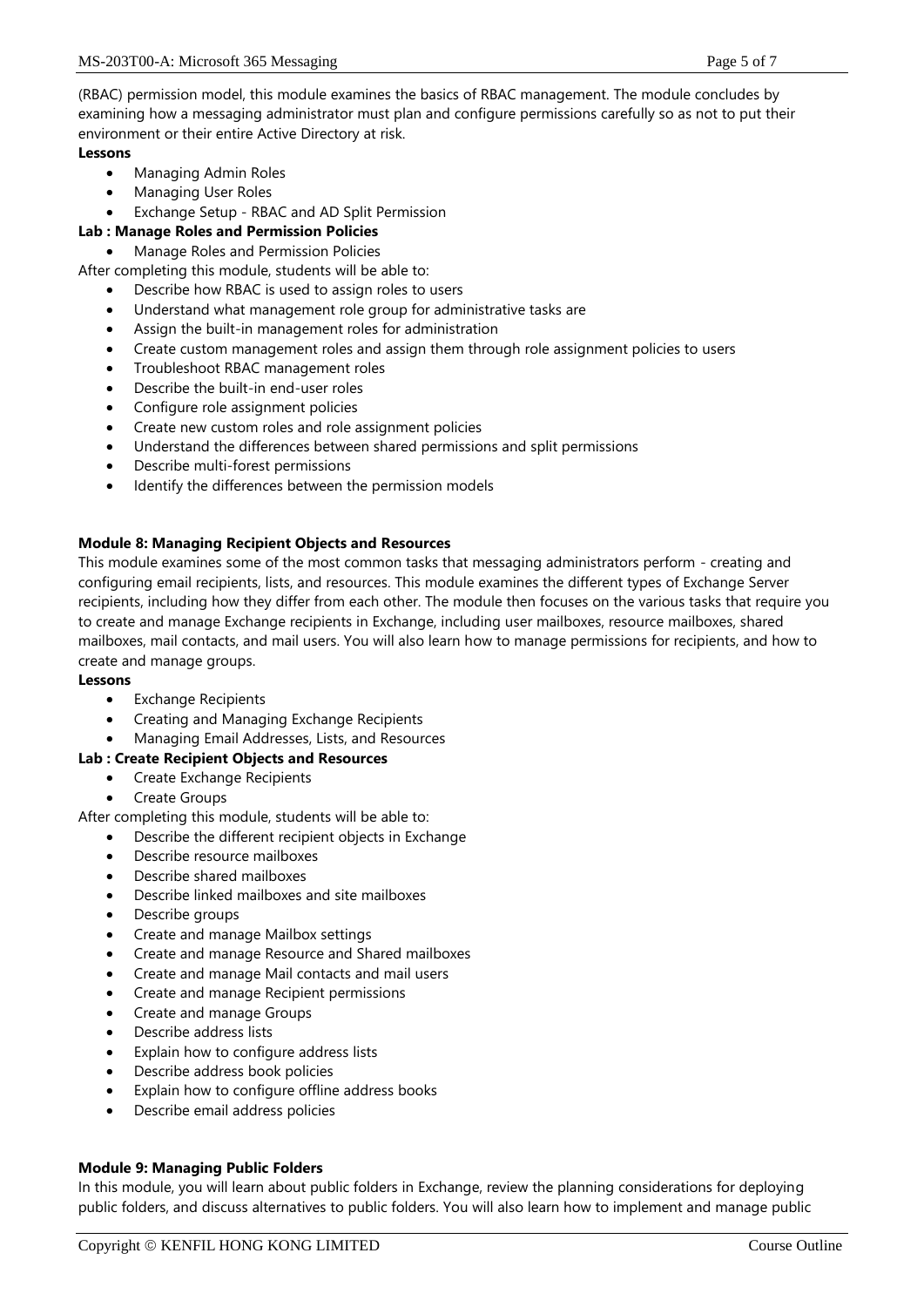folder mailboxes, public folders, and public folder permissions, as well as how to create and manage mail-enabled public folders. The module concludes by examining how to monitor and troubleshoot Public Folder-related issues. **Lessons**

- Planning the Public Folder Hierarchy
- Implementing and Managing Public Folders
- Troubleshooting Public Folders
- **Lab : Implement Public Folders**
	- Create Public Folders
	- Manage Public Folders

After completing this module, students will be able to:

- Describe public folders in Exchange
- Plan a public folder hierarchy
- Plan public folder mailboxes
- Explain public folder quotas
- Evaluate alternatives to public folders
- Describe considerations for implementing Public Folders
- Deploy public folder mailboxes
- Manage public folder permissions
- Create and manage mail-enabled public folders
- Monitor public folders
- Troubleshoot public folders
- Troubleshoot public folder access

# **Module 10: Planning a Hybrid Environment**

In this module you will examine the requirements necessary to implement a hybrid deployment, and you will learn about the features and components that are required when implementing a hybrid deployment. This module examines all planning aspects that are required before running the Hybrid Configuration Wizard. This includes the configuration options of the HCW, as well as the details on Organization Configuration Transfer (OCT) and the Hybrid Agent. The module concludes with a review of the mail flow options for a hybrid deployment. **Lessons**

- Exchange Hybrid Deployment Requirements
- Planning to Run the Hybrid Configuration Wizard

# **Lab : Prepare Azure AD for Hybrid Synchronization**

Prepare Azure AD for Hybrid Synchronization

After completing this module, students will be able to:

- Describe connection options that are available for connecting on-premises Exchange to Microsoft 365
- List and describe components of a hybrid deployment
- Describe Azure Active Directory Connect (Azure AD Connect)
- Identify Microsoft 365 identity options for Exchange hybrid
- Compare Exchange delegated federation vs. OAuth
- Plan for Exchange Hybrid configuration
- Describe Organization Configuration Transfer
- Explain Exchange Modern Hybrid and Hybrid Agent
- Plan mail flow options for a hybrid deployment

## **Module 11: Performing Mailbox Migrations**

This module examines the options that are available for migrating email to Exchange Online, such as performing a migration or using FastTrack to move mailboxes from your existing mail servers to Exchange Online. This module summarizes the migration and co-existence options and recommends when to use which option. The module then examines the requirements for running an IMAP migration, the migration options that are available, and the steps that are performed during a migration. The module then examines how to plan and perform both a cutover and staged migration. It compares each of these two migration approaches, and you will learn about the requirements, planning activities, and migration process for each option. The module concludes by examining important additional migration tasks, such as migrating a PST file and the considerations for a Public Folder migration.

## **Lessons**

• Planning Mailbox Migrations